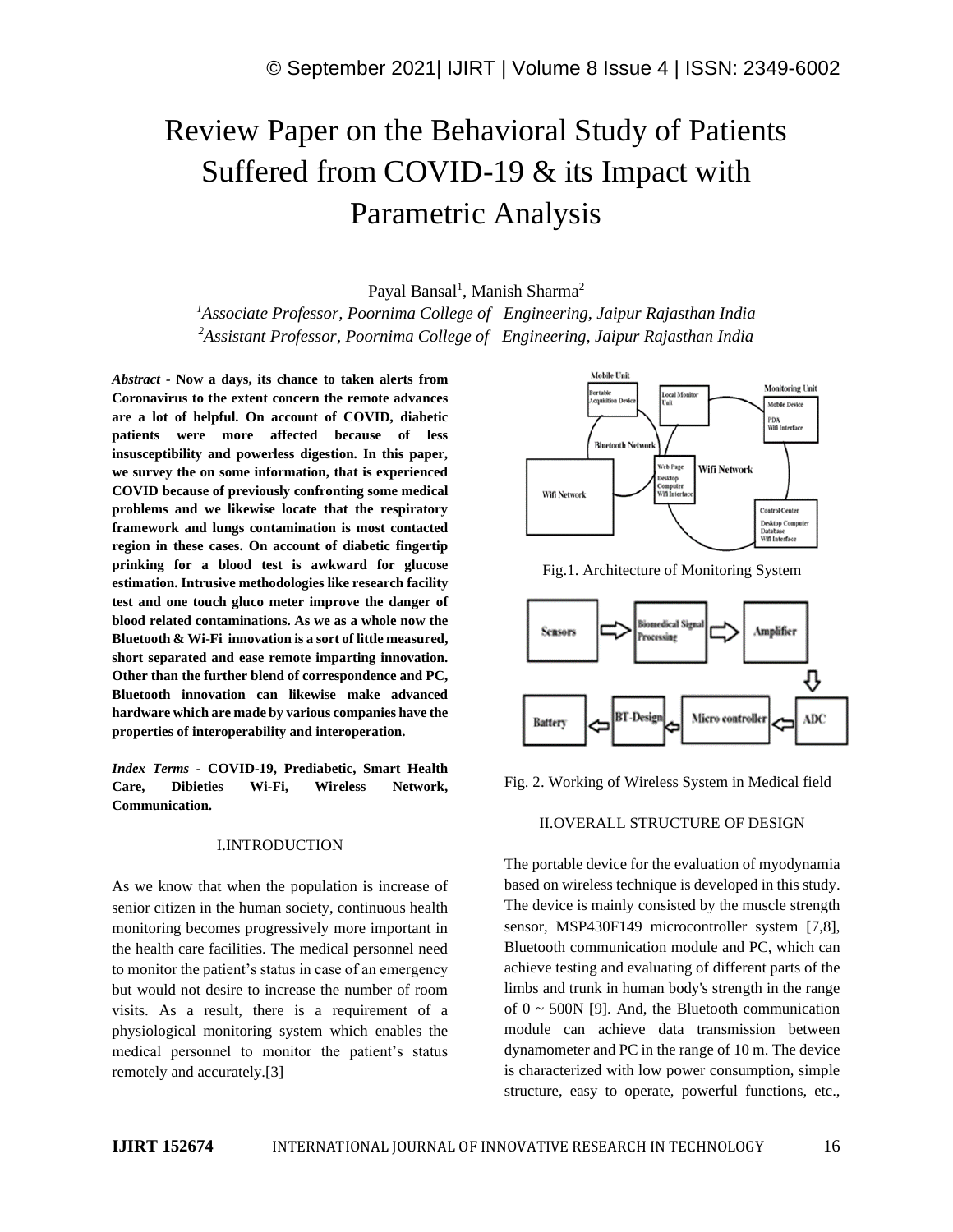which can make quantitative analysis for muscle rehabilitating function of the clinical assessment.[6] The device for the evaluation of myodynamia is designed to reach the requirements of high accuracy, low cost, low power, small size and easy operation. For the above requirements, the device mainly consists of muscle strength sensors, MSP430F149 microcontroller systems [10].



Fig. 3. Working of Bluetooth in Medical field

## III.PARAMETRIC ANALYSIS IN TABULAR FORM-I FOR MALE PATIENT

Here we analysis the Male Patient samples for differ Diabetic levels. We have considered parameters e.g. Samples basic characteristics, Brief Explanation of samples for Validation & Suffered from COVID-19.[7]

Table 1: Baseline characteristics of collected samples for calibration.

| <b>Samples Basic</b><br><b>Characteristics</b> | <b>Brief Explanation of</b><br>Samples for<br><b>Validation</b> | Suffered<br>From<br>Covid-19 |
|------------------------------------------------|-----------------------------------------------------------------|------------------------------|
| Age (Years)                                    | Prediabetic                                                     |                              |
| Male: - 22-65                                  | <b>Male:-11</b>                                                 | 2                            |
| Age (Years)                                    | <b>Diabetic</b>                                                 |                              |
| Male: - 30-68                                  | Male: - 17                                                      | 8                            |
| Age (Years)                                    | Healthy                                                         |                              |
| Male: - 22-65                                  | Male: 36                                                        | O                            |
| Age (Years)                                    | <b>Total Samples</b>                                            |                              |
| Male:- 22-77                                   | Male:- 64                                                       | 10                           |
|                                                |                                                                 |                              |



Fig.4: Analysis data on the basis of samples (Male)

Parametric Analysis in Tabular Form-II for Female Patient:-

Here we analysis the Male Patient samples for differ Diabetic levels. We have considered parameters e.g. Samples basic characteristics, Brief Explanation of samples for Validation & Suffered from COVID-19.[7]

Table 2: Baseline characteristics of collected samples for calibration.

| <b>Samples Basic</b><br><b>Characteristics</b> | <b>Brief Explanation of</b><br><b>Samples for</b><br><b>Validation</b> | <b>Suffered From</b><br>Covid-19 |
|------------------------------------------------|------------------------------------------------------------------------|----------------------------------|
| Age (Years)                                    | Prediabetic                                                            |                                  |
| Female:- 26-75                                 | Female: - 10                                                           | 3                                |
| Age (Years)                                    | Diabetic                                                               |                                  |
| Female: - 30-73                                | Female:-11                                                             | 10                               |
| Age (Years)                                    | Healthy                                                                |                                  |
| Female: - 17-70                                | Female:-08                                                             |                                  |
| Age (Years)                                    | <b>Total Samples</b>                                                   |                                  |
| Female:- 17-75                                 | Female:- 29                                                            | 13                               |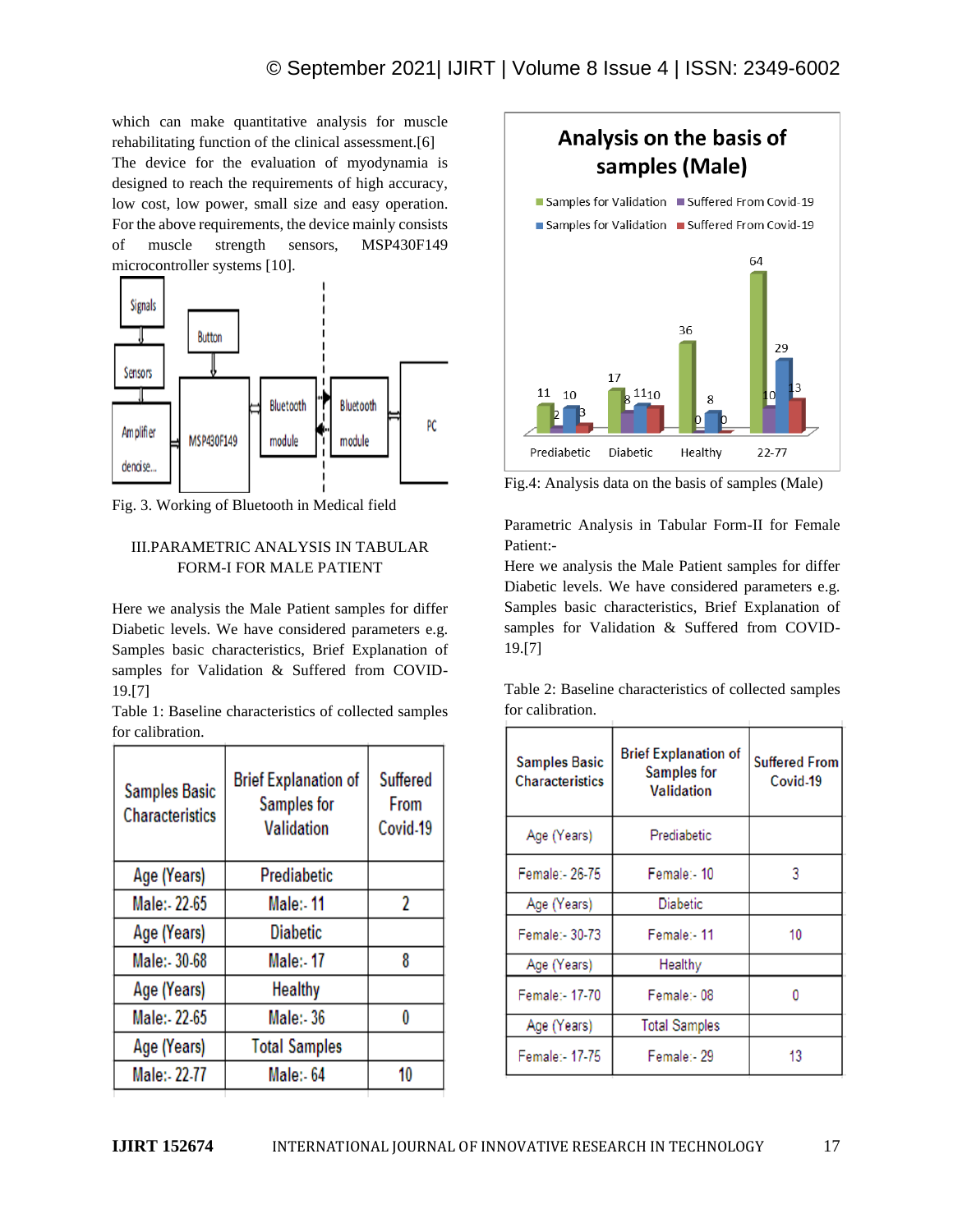

Fig.5: Analysis data on the basis of samples (Female) We have found some results on the basis of human behavior & their parametric concern focused on health issues. We have survey 64 patients according to their fitness & suffered disease. On the basis of study, we conclude that females are more sensitive in term of immunity & metabolism due to lack of calcium, iron & deficiency of many more. [10]

## IV. PROCESS FLOW DATA ACQUISITION FOR PROPOSED ANALYSIS



## V. CONCLUSION

In this paper, we have studied on the data, in which we have found some results on the basis of human behavior & their parametric concern focused on health issues. We have survey 64 patients according to their fitness & suffered disease. On the basis of study, we conclude that females are more sensitive in term of immunity & metabolism due to lack of calcium, iron & deficiency of many more. A wireless physiological monitoring system was proposed and implemented. This system integrates the Wi-Fi wireless technology and the Bluetooth wireless technology to effectively monitor the patient's statuses remotely. A portable physiological signal acquisition device was developed which acquires vital-signals from the patient and transmit the data through Bluetooth wireless technology. Several monitor units were designated on different platforms to meet different clinical needs in monitoring and archiving patients' records. With the combination of Wi-Fi and Bluetooth wireless technologies and the development of different monitor units, this system highly.[5]

#### REFERENCES

- [1] H. Zhu, C. K. Wu, C. H. Koo, Y. T. Tsang, Y. Liu, H. R. Chi, and K. Tsang, "Smart healthcare in the era of Internet-of-Things," IEEE Consum. Electron. Mag., vol. 8, no. 5, pp. 26–30, Sep 2019.
- [2] M. Ghamari, B. Janko, R. Sherratt, W. Harwin, R. Piechockic, and C. Soltanpur, "A survey on wireless body area networks for eHealthcare systems in residential environments," MDPI Sensors, vol. 16, no. 6, p. 831, Jun 2016.
- [3] C. Solis-Herrera, C. Triplitt, C. Reasner, R. A. DeFronzo, & E. Cersosimo, "Classification of diabetes mellitus," 2019, Last Accessed on 02 Apr 2020. [Online]. Available: https:// www.ncbi.nlm.nih.gov/books/NBK279119/
- [4] I. D. Federation, "IDF diabetes atlas diabetes is rising worldwide...and is set to rise even further," 2019, last Accessed on 21 March 2020. [Online]. Available: https://diabetesatlas.org/en/sections/ worldwide-toll-of-diabetes.html
- [5] S. Lee, P. Huang, M. Liang, J. Hong, and J. Chen, "Development of an arrhythmia monitoring system and human study," IEEE Trans.